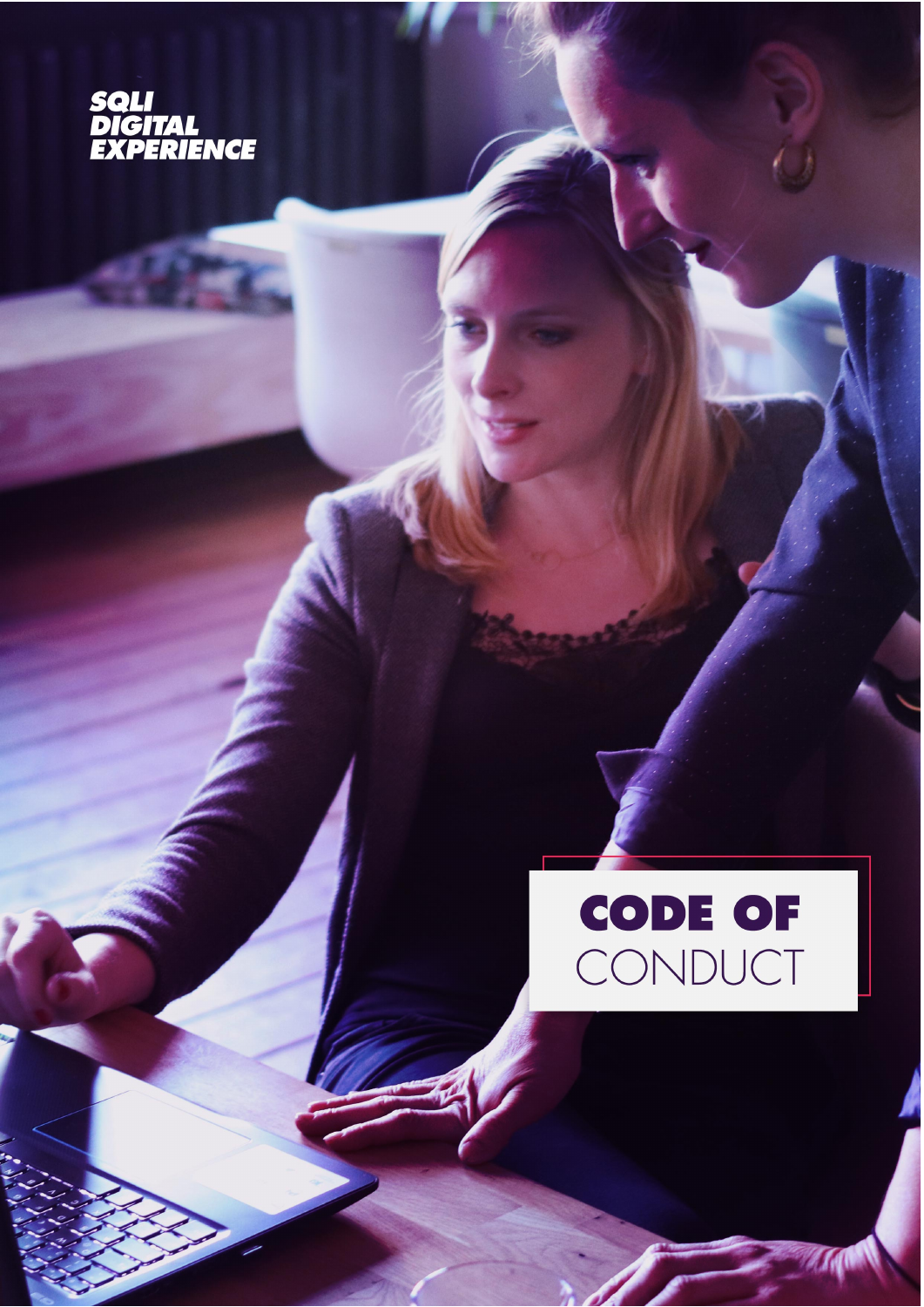# **SQLI CODE OF CONDUCT**

#### PREAMBLE

The ethics of the SQLI Group are expressed through fundamental principles, which are intended to guide the working behaviours of all personnel: responsibility, integrity, respect for others, objectivity, loyalty and trust.

These principles are an extension of the Group's values, which are:

- "Commitment": Being committed to all our projects. Engaging with our customers. Getting involved.
- "A creative spirit": Being creative, sometimes a forerunner, always inventive, curious, open and connected to everyone.
- "Forward thinking": Anticipating. Going the extra mile. Being ahead of the curve. Experience in support of boldness. Daring.

By formalising and reaffirming these principles already known and respected within the Group, the Code of Conduct is part of a broader approach and serves to strengthen them.

Our Code of Conduct expresses our respect for the law and people, as well as our responsibilities towards our customers and other Group stakeholders. It is the foundation of our ethical culture.

The performance objective cannot justify a breach of the rules indicated in this Code under any circumstances.

The Code presents the guidelines defining the expected behaviour of employees/corporate officers as well as the systems for identifying and remedying any conduct problems.

The purpose of the Code is not to provide for everything: above all, it is an essential aid to decision-making and a conduct guide for the persons concerned. However, under no circumstances does it replace or contradict the legislative, regulatory and statutory provisions that apply to the SQLI Group. Nevertheless, it is intended to be used in the absence of such binding provisions.

Each person is the guarantor of the Group's ethics and their dissemination to the Group's contacts, external partners and co-contractors (in particular suppliers, customers, intermediaries, service providers and subcontractors).

We want each employee and corporate officer of the Group and any person acting on behalf or in the name of one of the Group's companies, regardless of their position, hierarchical level or the country in which they work, to apply the professional ethics principles set out in this Code.

It is the responsibility of every employee/corporate officer to familiarise themselves with this Code and to properly understand how it applies on a daily basis with, as fundamental principles,

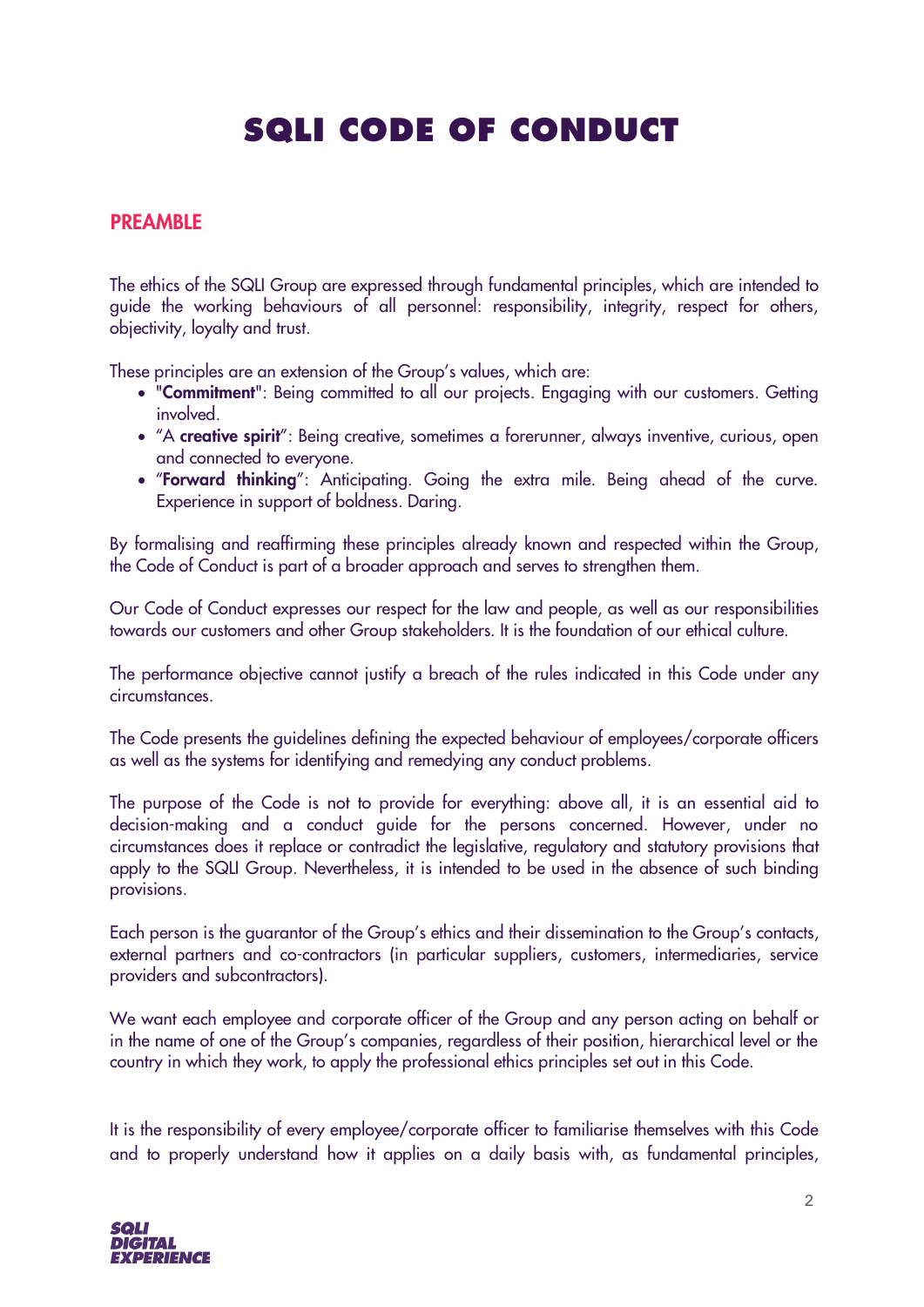compliance with the laws and fundamental principles (1.), integrity (2.), in the context of relations with our partners also (3.), protecting the assets of the Group and third parties (4.) and demonstrating a spirit of citizenship (5.). The Ethics Committee (6.) and the alert handling procedure (7.) are available to everyone to ensure the proper application of the SQLI code of conduct adopted by the Group's highest bodies, in conjunction with the Employee Representative Bodies, for its entire scope and whose publication (8. And 10.), will be followed by initial and periodic training for the employees most exposed to corruption risks (9.). Compliance with the Laws and Regulations in force in the countries where the Group is present, as well as with the Group's policies, standards and principles, is the responsibility of each person, and the commitment of everyone (11.).

In case of doubt regarding the implementation of or compliance with the principles set out in this Code, each employee must refer to their direct manager or to the Ethics Committee, who/which will inform them of the action to be taken.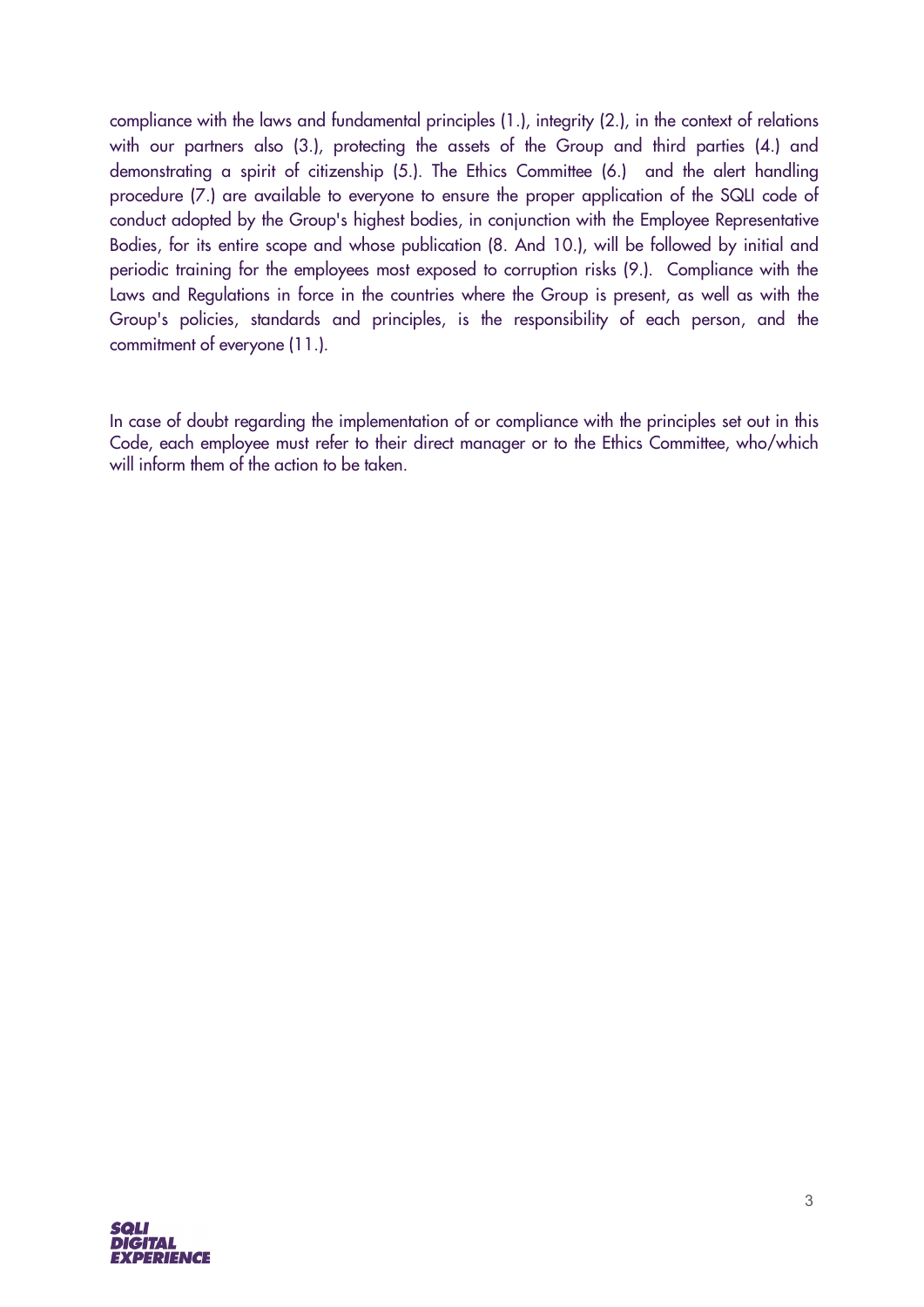# **1. Respect for others**

The Group is committed to respecting and promoting the fundamental rights arising from the United Nations Universal Declaration of Human Rights and Global Compact, the dignity and worth of the human person and the equal rights of men and women.

As SQLI strongly opposes violations of human dignity, the Group applies, inter alia, local, national, European and international laws and regulations relating to child labour and any type of forced or compulsory labour. We are also committed to respecting freedoms of association and collective bargaining.

#### **1.1 Contractual commitments and compliance with the law**

All employees must ensure that their actions are in line with the legal provisions applicable in France or abroad, under penalty of legal sanctions. Non-compliance with the regulations in force may also result in the civil and criminal liability of managers and the company, as well as that of employees, in particular in the event of acts of corruption.

#### **1.2 Health and safety**

The Group undertakes to ensure health and safety in order to preserve the health and physical and mental integrity of its employees, whether they work at its own sites or those of its customers.

Each of us must respect and comply with the laws and procedures in force. When working at a customer's premises, we must also comply with all the health and safety rules specific to the customer, as well as with their emergency procedures.

We must identify and report to the person in charge of health and safety at local level or to our manager any behaviour that may represent a danger or risk and any situation that may endanger the health or safety of our employees.

#### **1.3 Equality, diversity and integration**

Each employee is entitled to equal opportunities and fair treatment and to the recognition and promotion of their individual skills.

The Group promotes diversity and undertakes not to engage in any discrimination and to comply with all the legislative provisions that combat discrimination.

It seeks to offer equal opportunities and fair treatment regardless of social, cultural, ethnic or national origin, religious or other beliefs, caste, marital status, possible pregnancy, sexual orientation, disability, age and trade union membership.

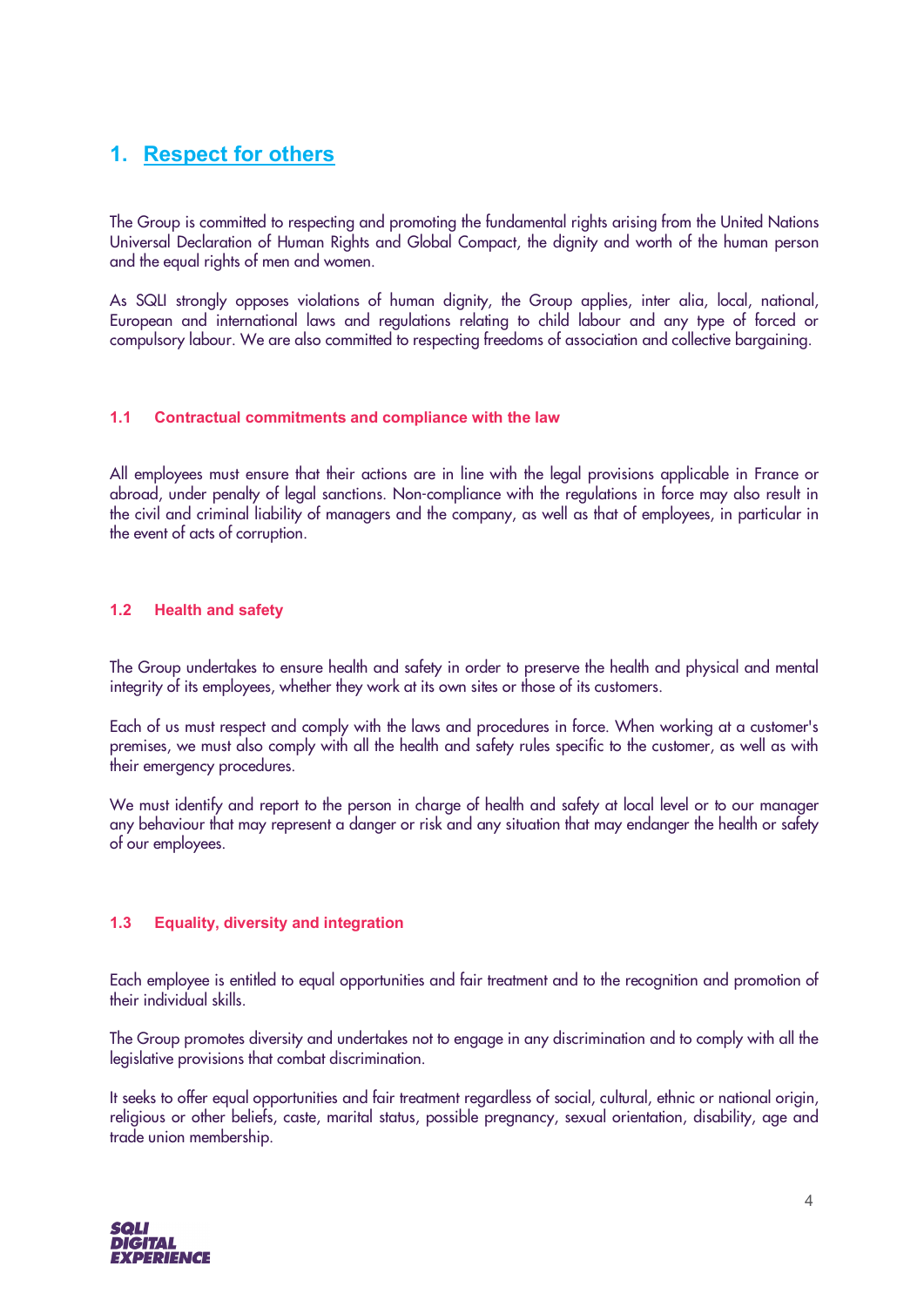#### **1.4 Harassment and respect for privacy**

We all have a right to respectful and courteous treatment; likewise, we all have a duty to treat others with respect and courtesy. Therefore, each employee must contribute to quality professional relationships that are open, fair and respectful of everyone.

Each employee has the right to respect for their fundamental rights, in particular relating to the dignity of the human person and protection against any form of violence, harassment or discrimination. The Group undertakes to ensure that the professional environment is free from any harassment and, in particular, from any intimidation, sexual advances, threats and acts of violence.

Each employee has the right to privacy. The Group undertakes to comply with national, European and international laws and regulations on the protection of employees' personal data.

# **2. Integrity**

#### **2.1 Fair competition**

The Group conducts its business, innovates and develops fairly, in accordance with the principle of freedom of trade and industry and is prohibited from undermining free competition through unlawful agreements, active or passive corruption, influence peddling or favouritism.

In addition, it is prohibited to enter into an agreement or arrangement with its competitors and to address issues aimed at limiting competition or to agree on:

- The price & terms of sale applied;
- Service costs;
- Customer sharing & commercial territories;
- Sales volumes, market shares and margins.

Employees are therefore responsible for complying with these requirements as part of their professional activities. Everyone must act independently and in the interest of the company, while respecting the competition.

The Group complies with national, European and international legislation that prohibits or regulates the financing of political parties and undertakes to engage in responsible lobbying.

Our approach consists above all in enhancing our strengths and our offers.

#### 2.2 **Corruption**

Corruption is an offence punishable by criminal and civil sanctions in most of the countries in which the Group operates. SQLI firmly condemns all forms of corruption (including facilitation payments), regardless of

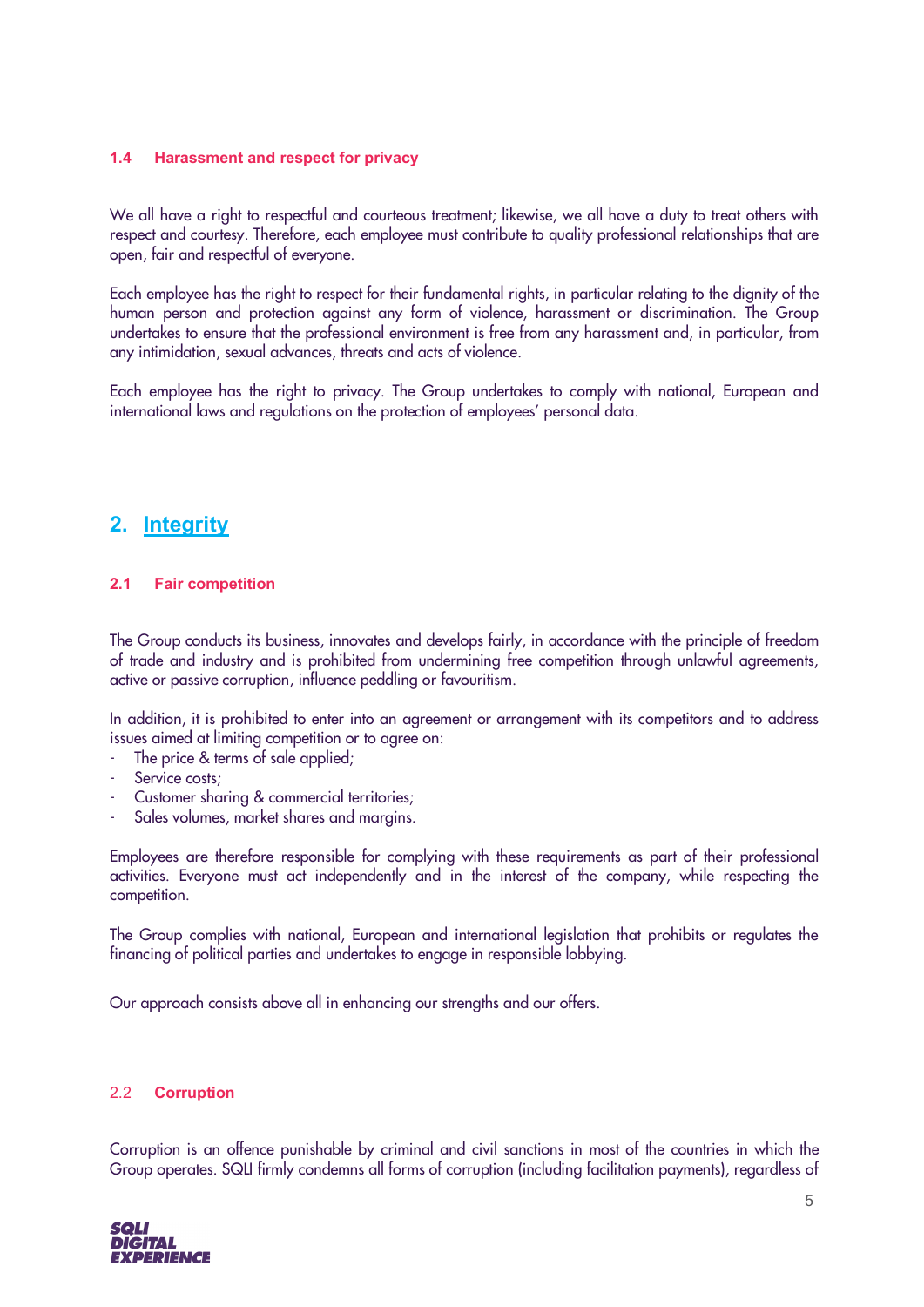the country in which it operates. The Group's policy is "zero tolerance": such behaviour is unacceptable.

For example, it is therefore strictly prohibited to:

- Offer, promise or give money or anything else of value (gifts, invitations, etc.) with the aim of obtaining any benefit for SQLI from:
	- A public official;
	- A political party;
	- A political player;
	- A trade union representative;
	- A trade union;
	- A charitable or similar organisation;
	- An employee or representative of another company etc.
- Accept or solicit money or anything else of value (gifts, invitations, etc.) that may lead us to breach our duty of loyalty or be perceived as influencing a business relationship.

Gifts or invitations may only be accepted on condition that they comply with the principles of the group's "Travel Expenses and Gifts Policy".

• Use intermediaries without checking their integrity and reputation and hoping that they will use all means at their disposal to successfully carry out their duties.

The Group therefore undertakes not only to combat corruption in all its forms, but also to combat influence peddling and money laundering. Tolerating corruption is unacceptable behaviour for the Group.

In addition, at their level and pursuant to the duty of loyalty, each employee is called upon to perform their duties in the interest of the Group, in particular by participating in the prevention of fraud, and to avoid any situation of conflict of interest, favouritism or insider trading.

Violating anti-corruption legislation does not only expose the Group to potentially very heavy civil and criminal sanctions, it can also expose all employees to the same civil and criminal sanctions (in particular prison sentences).

#### **2.3 Conflicts of interest**

A potential conflict of interest arises when we have contradictory interests at the same time. Therefore, when a personal interest contradicts the Group's interests, we risk breaching our duty of loyalty.

This is the case whenever the possibility of a direct or indirect personal gain influences or can influence a decision in relation to our professional activity. We must therefore avoid putting ourselves in situations where our individual interests may conflict with those of the Group.

Therefore, all employees and corporate officers must avoid:

- Any acquisition of an interest in a competitor, supplier or customer unless expressly authorised by the competent manager;
- Establishing commercial relations in the name of SQLI with a close relative (family, friends, etc.) directly or indirectly (subsidiary company) - unless expressly authorised by the competent manager;

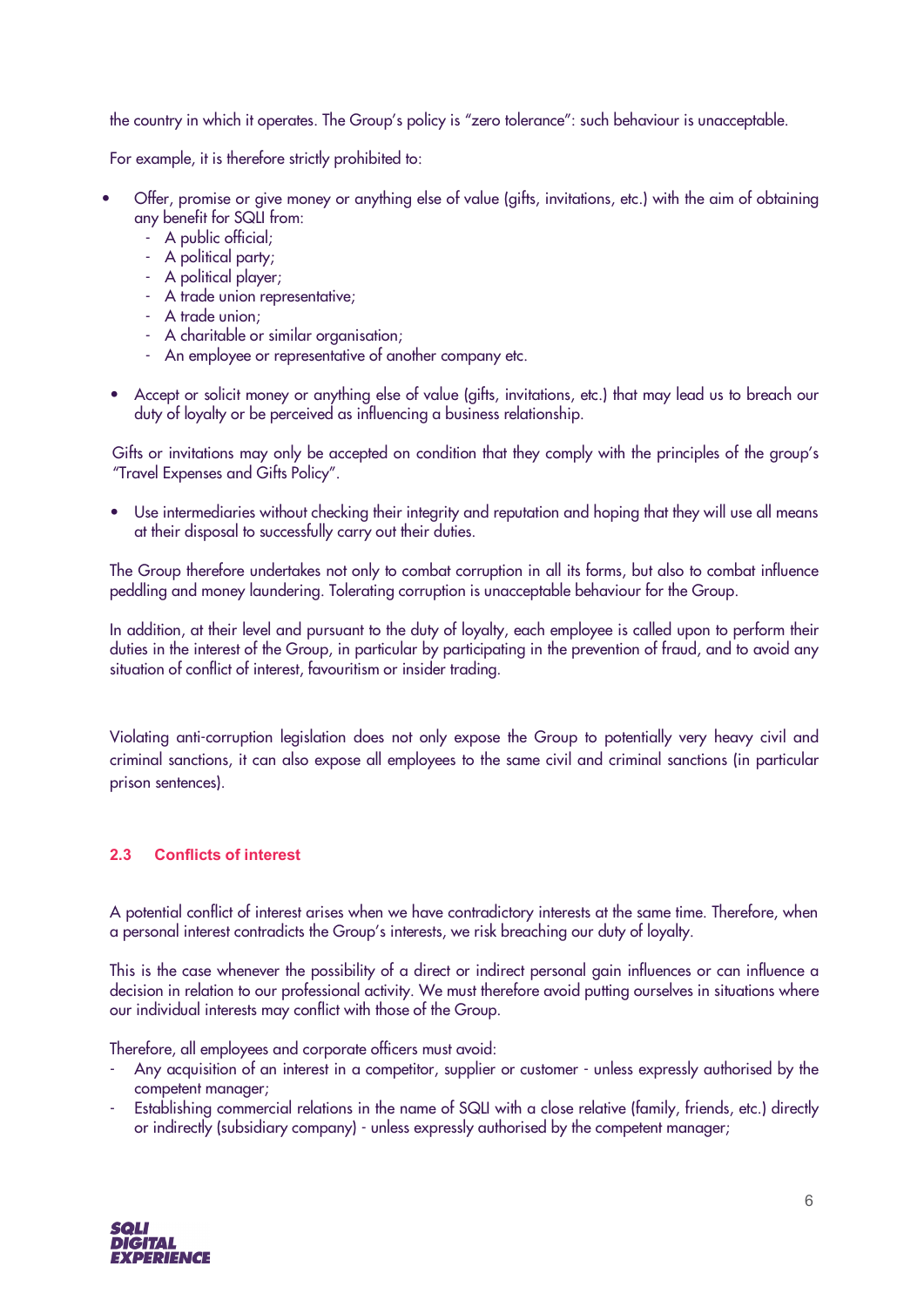Each employee must ensure compliance with the principles of equal treatment and never accept or offer a gift or benefit likely to affect the impartiality of decisions.

#### **2.4 Insider trading**

Persons likely to hold inside information, i.e. information that, once made public or if it were, could be taken into account by an investor in their decisions to sell, buy or hold securities, must exercise extreme caution when considering trading in the shares of the Group, its customers, its business partners and its suppliers. Disclosing inside information or engaging in transactions using inside information is prohibited.

A breach of the aforementioned rules on refraining from dealing may constitute an insider breach or offence that is punishable by:

- a financial penalty of up to €100 million or ten times the amount of the profit made,
- a five-year prison sentence.

In order to avoid the use of inside information, SQLI requires that the most exposed employees sign an insider letter.

#### **2.5 Sincerity and accuracy of business and financial information**

The Group ensures that it develops and disseminates true and accurate commercial and financial information in a transparent manner and within the given deadlines. Documents concerning the Group must also be handled with the utmost care and to the best of the Group's knowledge.

In terms of communication, each employee must contribute to the timely transmission to the Finance Department of all information/documentation concerning them, such that the transactions recorded and communicated, in particular to the Shareholders and the public, are true and accurate.

#### **3. Relations with our partners**

The Group's relations with its partners are conducted in a spirit of loyalty, fairness and respect for the competition.

Compliance with commitments made with partners (customers, suppliers, etc.) is also required. Each employee must always demonstrate transparency, fairness and honesty. Of course, any termination at the Group's initiative must be justified and respect the values & principles set out in said Code.

#### **3.1 Customer relations**

We work closely with our customers to create value by mobilising our know-how and soft skills and, at the

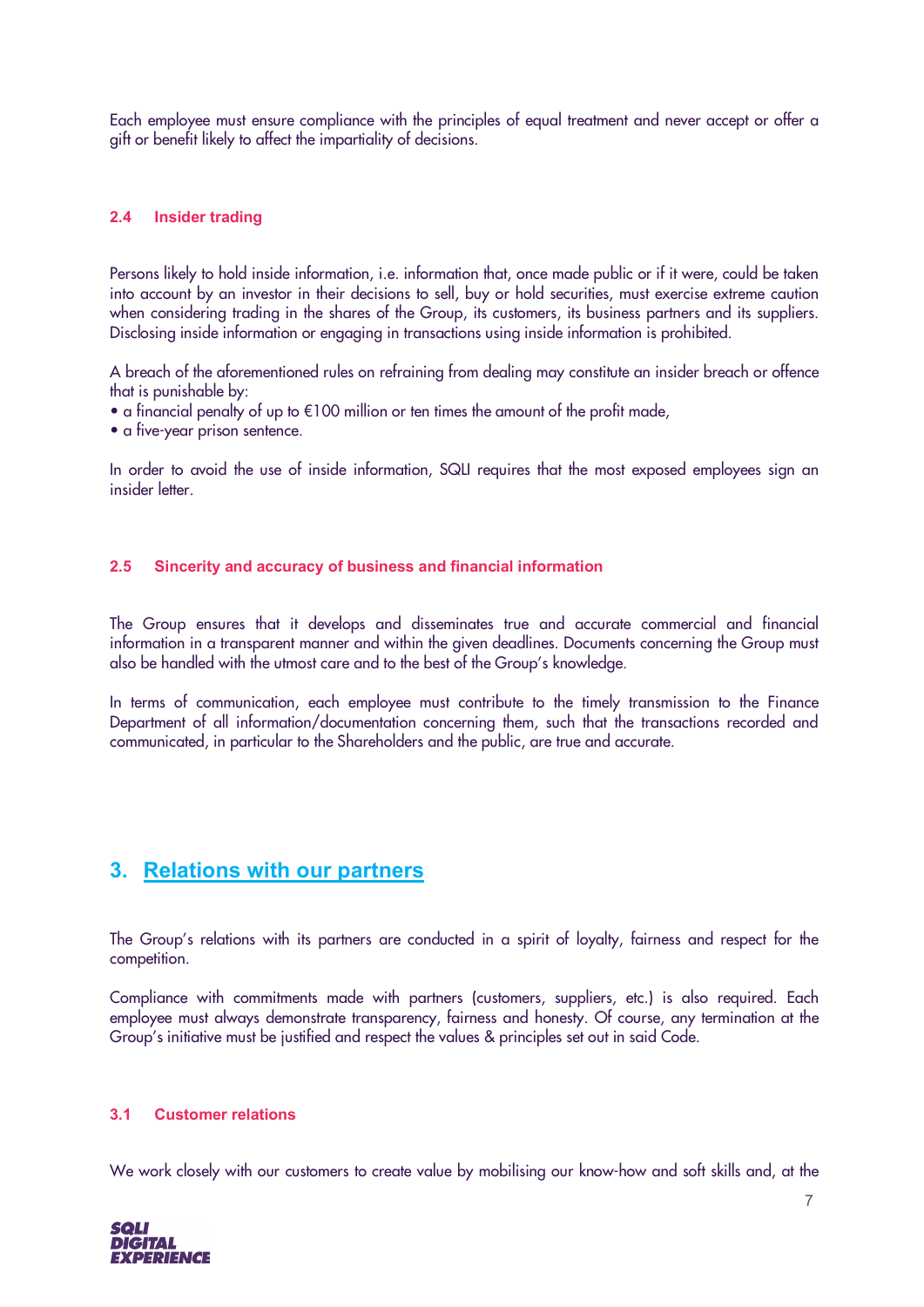same time, to guarantee sustainable and profitable growth for the Group.

The Group is committed to working honestly and fairly with all its customers, providing them with highquality products and services.

The Group expects its customers to behave in line with its expectations from both a legal and ethical point of view.

#### **3.2 Collaboration with suppliers**

The Group undertakes to treat its suppliers and subcontractors fairly.

The Group expects its suppliers to treat it fairly and ethically.

Employees must demonstrate loyalty, fairness and transparency in their relations with suppliers. Supplier selection must be based on principles of fair competition and the quality of the services offered. Supplier performance must be assessed according to the purchasing procedures in force and, failing that, based not only on the quality of the services but also on its competitiveness, financial stability, integrity and ability to adhere to the Group's values.

The Group demands a moral and ethical commitment from its suppliers, and compliance with the applicable anti-corruption law.

The SQLI Group aims not only to share its commitment with its suppliers but also to meet the increasingly high expectations of its customers in terms of Ethics and Social and Environmental Responsibility.

# **4. Group and third-party assets**

#### **4.1 Confidential information**

The confidential information of the Group, its staff, its customers, business partners and suppliers must be protected.

Some of our customers' sensitive information requires special protective measures, so the employment contract, signed with each employee, includes a paragraph informing them of the rules relating to professional secrecy.

The mission order reiterates these rules in an annex on the protection of our customers' information, signed by our employees. In the case of flat-rate services, the quality assurance plan specifies the rules to be applied, regardless of the place of performance of the service, in a security and confidentiality chapter.

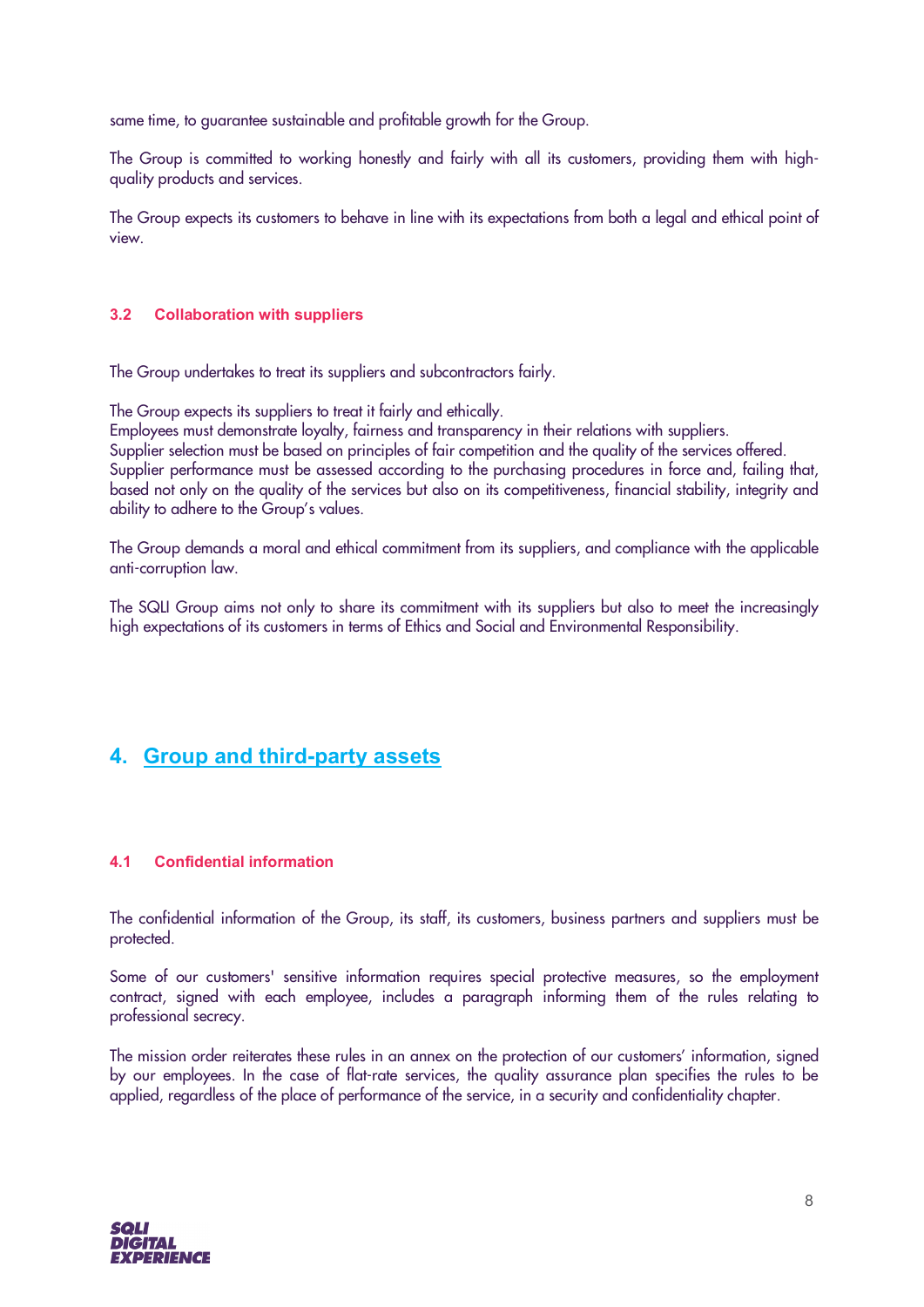#### **4.2 Protection of personal data**

The Group is responsible for the protection of personal data. It carefully processes personal data and restricts its collection and access to protect individuals' privacy.

The Group ensures that personal data is stored in a secure place and remains confidential.

The Group undertakes not to market or disclose personal data without authorisation.

# **5. Environmental responsibility**

The Group is called upon to contribute to the deployment of environmental policies, to encourage the sharing of good practices and to encourage innovation in this area.

The Group also undertakes to integrate corporate social responsibility concerns into its actions.

The Group strives to be a responsible corporate citizen with regard to its stakeholders.

The Group is aware of the impact that companies' activities have on the environment and undertakes to seek to limit this as much as possible. The Group undertakes to identify and comply with all legal or regulatory obligations relating to the impact of its activities on the environment.

Through its IT activity, the Group's efforts focus primarily on the controlled recycling of computer waste (hardware and consumables). The Group also monitors the optimisation of paper consumption and takes steps to extend this optimisation to electricity consumption at the highest-consuming sites (hardware housing). New site installations are an opportunity to encourage introduction in energy-efficient buildings, if possible HQE-certified.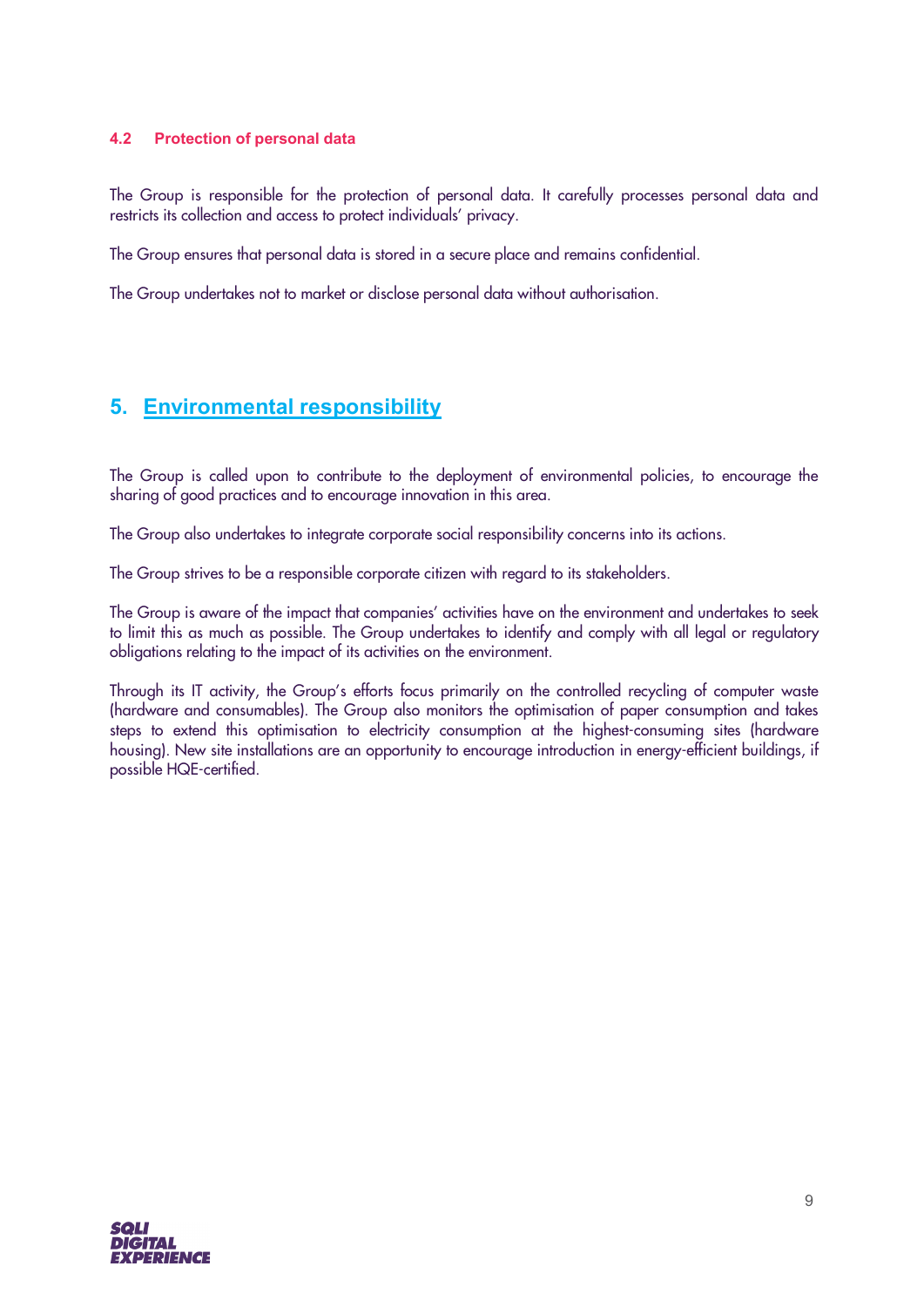# **6. Ethics Committee**

The Ethics Committee is responsible for ensuring compliance with the requirements of the Code and for monitoring the good example shown by employees. To this end, it may propose revisions and updates to the Code, whenever they prove necessary, to the Audit Committee and the Board of Directors.

It is also the point of contact for employees for any question on the interpretation of the provisions of the Code or related to its application, but also for any report of conduct that is contrary to the rules laid down by this Code.

The Ethics Committee is composed of three (3) permanent members, the Chief Executive Officer (who may be replaced by the Deputy Managing Director in charge of Finance), the Group Human Resources Director and the Group Legal Director.

In the event of a conflict of interest with one of these members, an alternate may be appointed by majority vote of the other three permanent members of the Ethics Committee from among the following functions: Deputy Managing Director in charge of Finance (provided this alternate member is not replacing the Chief Executive Officer), Operations Director or International Director.

# **7. Alert handling procedure**

Should they become aware of unethical behaviour contrary to the applicable regulations on human rights, fundamental freedoms, health, safety, the environment, corruption and unfair competition, corporate officers and employees are encouraged to immediately report them to the Ethics Committee (group ethics representative) using the following dedicated address: ethics@SQLI.com.

When reporting, the person making the report ("whistleblower") must characterise the facts that they have observed directly and provide all the evidence in their possession (documents, photos, etc.) in order to support their report.

The Ethics Committee will acknowledge receipt of the alerts thus received, at the latest, within eight (8) working days from their receipt at the dedicated email address and will communicate an estimate of the time required to examine their admissibility.

The Ethics Committee will be responsible for organising contacts and exchanges with the whistleblower when examining the alert and the follow-up actions.

SQLI undertakes to take all appropriate measures so that the whistleblower cannot be subjected to any pressure or reprisals, due to their actions, in particular by guaranteeing the confidentiality of the identity of the whistleblower and of the person(s) concerned by the alert, including in the event of communication to third parties, insofar as this is necessary for the purposes of processing the alert.

Nevertheless, any malicious or improper report or any report made in bad faith report will result in disciplinary or even legal sanctions.

Once the admissibility of the report has been established, and any protective measures taken, the Ethics Committee will immediately inform the person(s) concerned by the report and, if the latter agrees, their

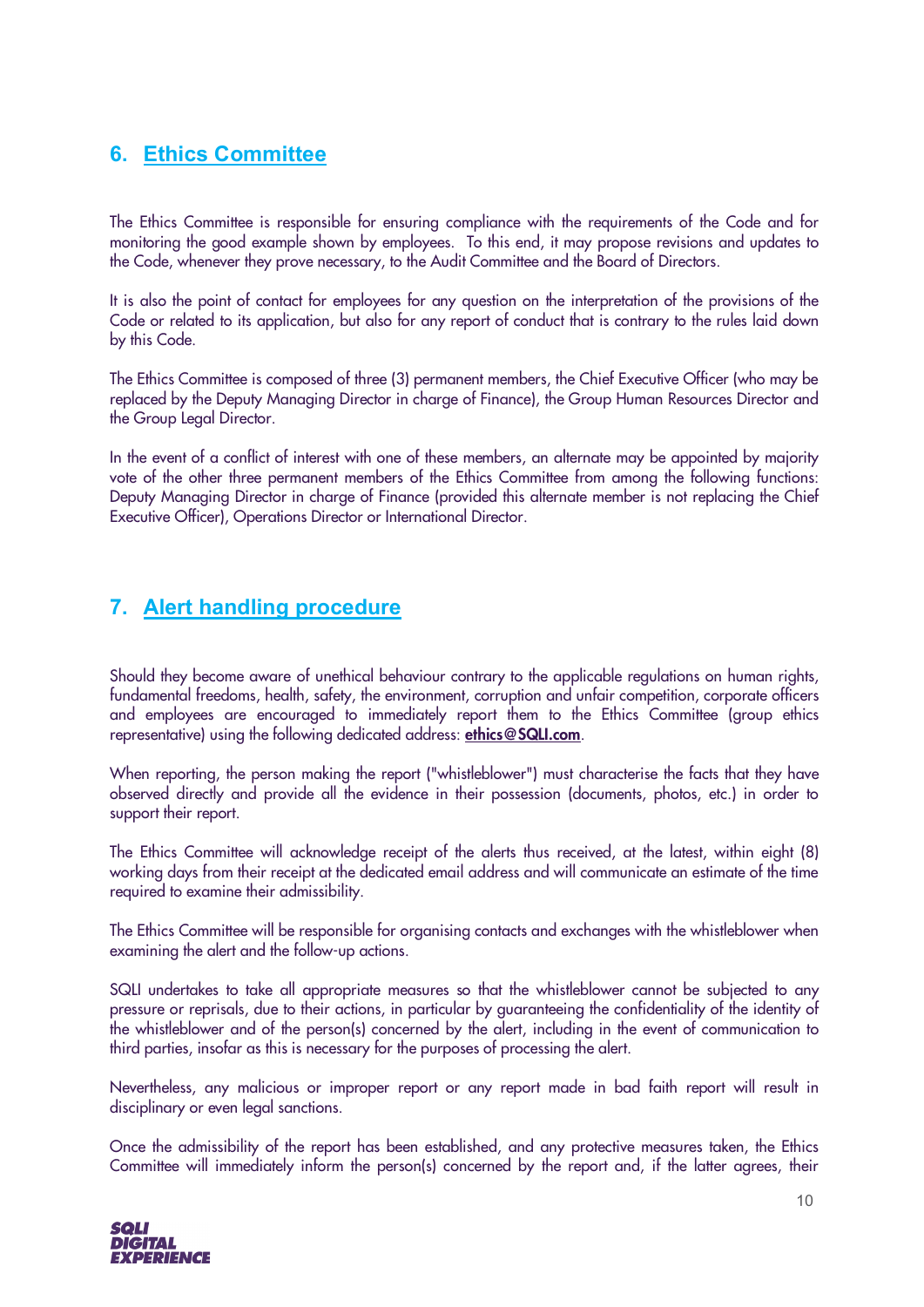manager.

All information relating to the identity of the whistleblower and the person(s) concerned in the cases deemed inadmissible will be immediately destroyed by the Ethics Committee.

The information provided in the context of a report is strictly confidential, in particular that which may identify the person making the report. It may only be disclosed with the agreement of this person. The initiation of legal proceedings may also justify the lifting of confidentiality.

Alerts are subject to internal investigations. Findings referring to proven breaches may justify/trigger professional sanctions, the nature and extent of which are defined by the internal regulations of the company to which the employee in question belongs.

For alerts that have been investigated, information relating to the identity of the whistleblower and the person(s) referred to in the files will be destroyed within two months of the closure of the file by the Ethics Committee.

This procedure will be the subject of an automated processing declaration to the French Data Protection Authority.

# **8. Communication and modification**

This Code of Conduct is published on the SQLI institutional site "www.SQLI.com" and on the Group intranet (ONESQLI).

This Code may also be modified to take new legislation into account.

# **9. Training**

Each Group employee is invited to read this Code and apply its rules.

Similarly, employees most exposed to the risks of corruption will be required to undergo initial and periodic training.

A copy of this Code of Conduct will be provided by the Human Resources of each subsidiary to all new employees as soon as they join the Group.

# **10. Adoption and dissemination**

This Code of Conduct has been submitted to the Employee Representative Bodies, the Audit Committee and the Board of Directors of SQLI. It is an integral part of the Internal Regulations of the company to which the